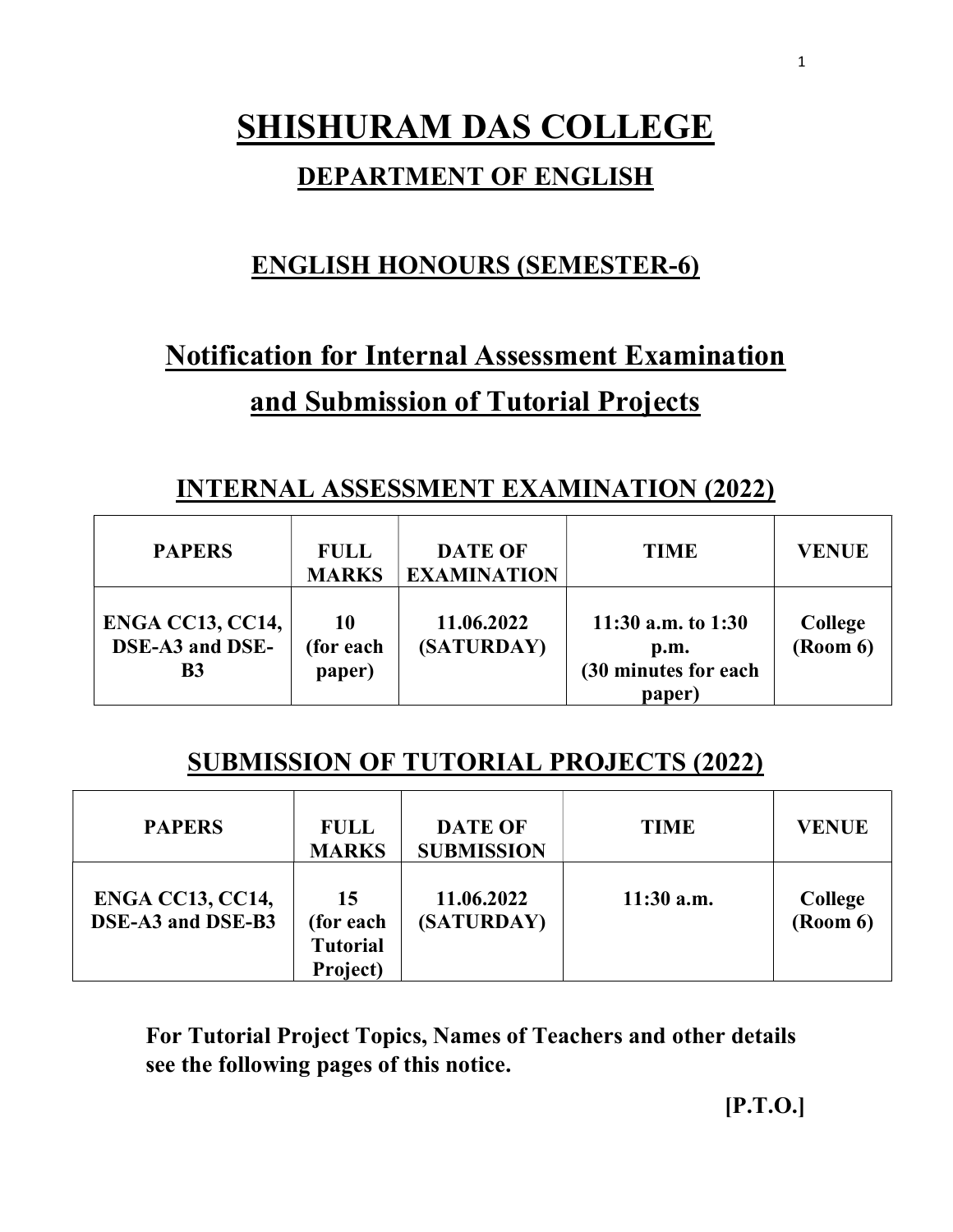# The Topics of Tutorial Projects and names of the respective teachers (already given earlier) are again given below:

### ENGA SEMESTER 6

### Paper: ENGA CC13

Teacher: ABHINANDAN MALAS (AM Sir) Mobile/WhatsApp: 7044807761 E-mail: amsir.2020@rediffmail.com

# Tutorial Project Topic

Discuss the Theme of 'Waiting' in Samuel Beckett's Play Waiting for Godot.

#### Paper: ENGA CC14

Teacher: ANKITA JANA (AJ Madam) Mobile/WhatsApp: 9748536752 E-mail: ankitajana20@gmail.com

# Tutorial Project Topic

Symbolism in Mamang Dai's "The Voice of the Mountain".

2

[P.T.O.]